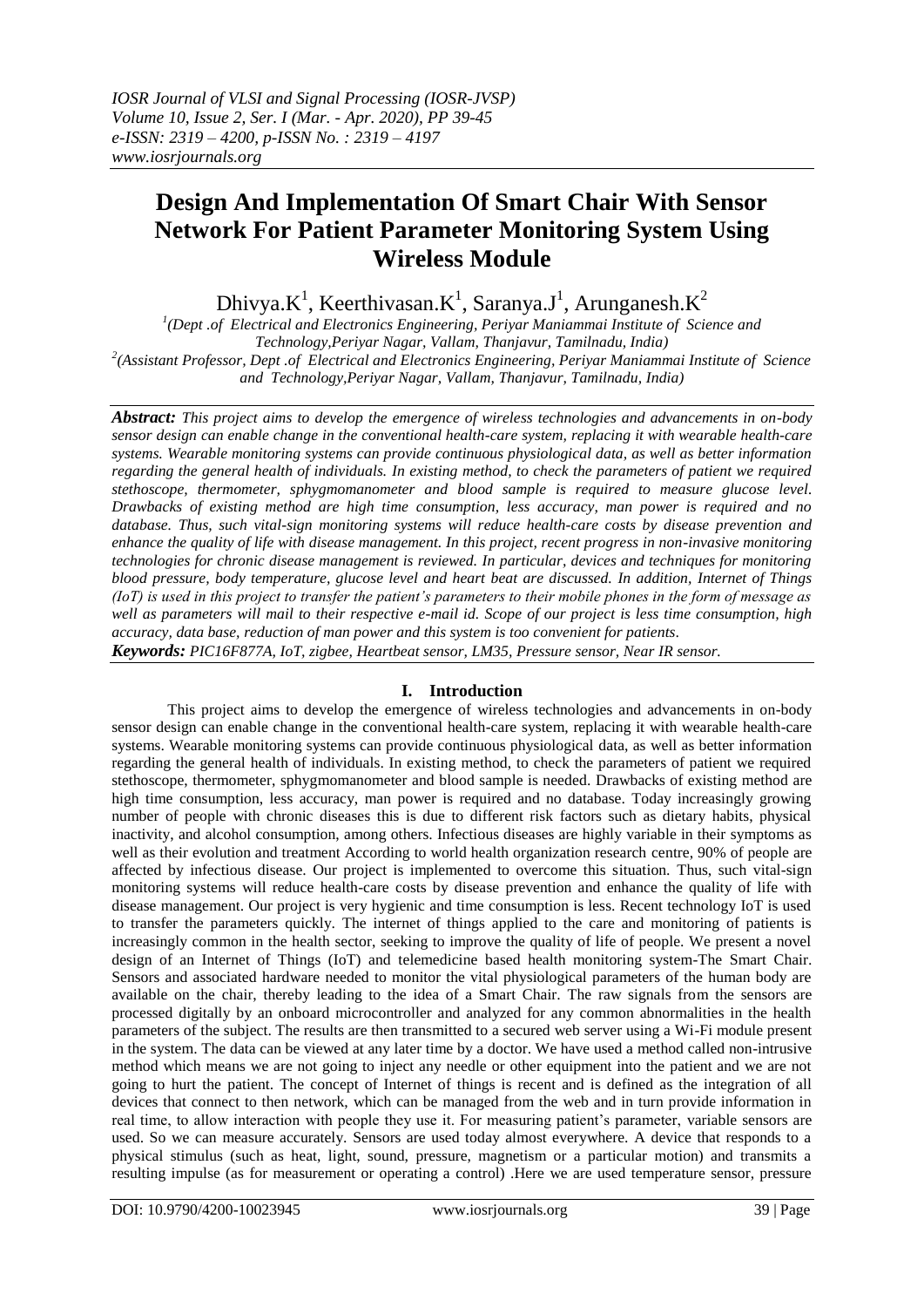sensor, IR sensor, and heart beat sensor. This sensor network is operated by programming the microcontroller. Microcontroller is heart of our project. We are used PIC16F877A microcontroller. PIC microcontroller is convenient to use, the coding or programming of the controller is easier. One of the main advantages is that it can be write-erase as many times as possible because it use flash memory technology. Sensor networks, IoT etc…, all are interfaced with microcontroller. All the components are assembled in a chair is called "smart chair". By using this smart chair, we can measure the body temperature, blood pressure, glucose level, and heart beat of the patient. Pressure sensor can shows systole and diastole value separately. For measuring temperature, LM35 thermocouple is used. Because it has greater accuracy than themistor and RTD. Till now temperature is measured by using thermometer. But we introduced a new method. For measuring weight of the body, separate microcontroller is used. Embedded C language is used for programming the microcontroller. Embedded C is most popular programming language in software field for developing electronic gadgets.

Each processor used in electronic system is associated with embedded software. Embedded C programming plays a key role in performing specific function by the processor. We have used cool term software for display output. Cool term is a simple serial port terminal application that is geared towards hobbyists and professionals with a need to exchange data with hardware connected to serial ports such as microcontroller. Using the cool term software, the parameters were displayed in output screen of the desktop. In that screen, we can see the value of heartbeat, pressure, temperature and glucose level are shown separately with data measured by the sensor. Output screen consists of their name, age, parameter etc. Finally patient can easily understand about their body conditions or Parameters with the help of output screen**.** In this project, the patient"s parameters transfer to their mobile phones in the form of message as well as parameters will mail to their respective e-mail id. Scope of our project is less time consumption, high accuracy, data base, reduction of man power and this system is too convenient to patient.

## **II. Proposed System and Architecture**

The main idea of the designed system is to monitoring of the patients over internet. In this system PIC16f877a Microcontroller collects the data from the sensors and sends the data through Wi-Fi Protocol. The Protected data sent can be accessed anytime by the doctors by typing the corresponding unique IP address in any of the Internet Browser at the end user device(ex:Laptop, Desktop, Tablet, Mobile phone). All the components are interfaced with microcontroller. Power supply is connected to microcontroller. All the components are operated by programming the microcontroller. Wireless technology transfers the data to the PC. The buzzer will indicate the completion of the process by giving sound. The Microcontroller is connected to zigbee and IoT which provides information to doctor/patient (ex: Laptop, Desktop, Tablet, Mobile phone).



**Fig.**1 Proposed block diagram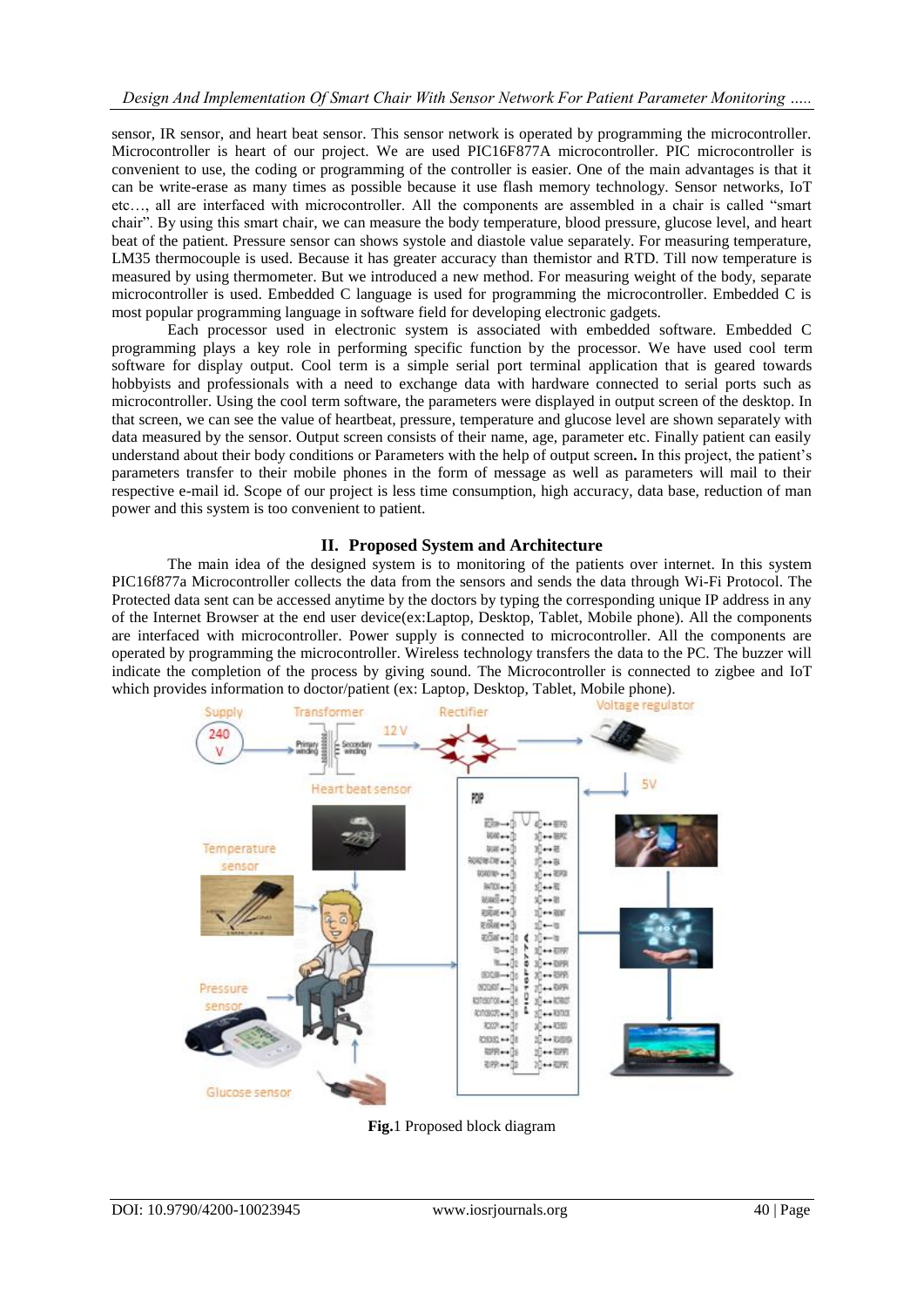## 2.1. Hardware Description

## 2.1.1. PIC16F877A microcontroller

The PIC16F877A is a PIC family microcontroller from Microchip Company. It has 64Kbytes of Flash memory and 1024 bytes of EEPROM. The key element of the PIC16F877A microcontroller is Low-control because of proficient XLP innovation joined and provides high performance hence best suited microcontroller for embedded applications. PIC16F877A is 40pin plastic dual-in-line package. The main feature is high performance RISC CPU, Adaptable oscillator structure, and Extreme low power management with XLP.

## 2.1.2. Heart beat sensor

A person"s heartbeat is the sound of the valves in his/her"s heart contracting or expanding as they force blood from one region to another. The number of times the heart beats per minute (BPM), is the heart beat rate and the beat of the heart that can be felt in any artery that lies close to the skin is the pulse. Heart beat sensor is designed to give digital output of heat beat when a finger is placed on it. When the heart beat detector is working, the beat LED flashes in unison with each heartbeat.

This digital output can be connected to microcontroller directly to measure the Beats per Minute (BPM) rate. It works on the principle of Light modulation by blood flow through finger at each pulse.



## 2.1.3. LM35 Temperature sensor

A temperature sensor is a device, typically, a thermocouple or RTD, which provides for temperature measurement through an electrical signal. A LM35 is made from two dissimilar metals that generate electrical voltage in direct proportion to changes in temperature. An LM35 is a variable resistor that will change its electrical resistance in direct proportion to changes in temperature in a precise, repeatable and nearly linear manner.



**Fig.3** Temperature Sensor

## 2.1.4. Pressure sensor

A pressure sensor is a device for [pressure measurement](https://en.wikipedia.org/wiki/Pressure_measurement) of [gases](https://en.wikipedia.org/wiki/Gas) or [liquids.](https://en.wikipedia.org/wiki/Liquids) Pressure is an expression of the force required to stop a fluid from expanding, and is usually stated in terms of force per unit area. A pressure sensor usually acts as a [transducer;](https://en.wikipedia.org/wiki/Transducer) it generates a signal as a [function](https://en.wikipedia.org/wiki/Function_(mathematics)) of the pressure imposed. For the purposes of this article, such a signal is electrical. Pressure sensors are used for control and monitoring in thousands of everyday applications. Pressure sensors can also be used to indirectly measure other variables such as fluid/gas flow, speed, [water level,](https://en.wikipedia.org/wiki/Water_level) and [altitude.](https://en.wikipedia.org/wiki/Altitude) Pressure sensors can alternatively be called pressure transducers, pressure transmitters, pressure senders, pressure indicators, piezometers and manometers, among other names.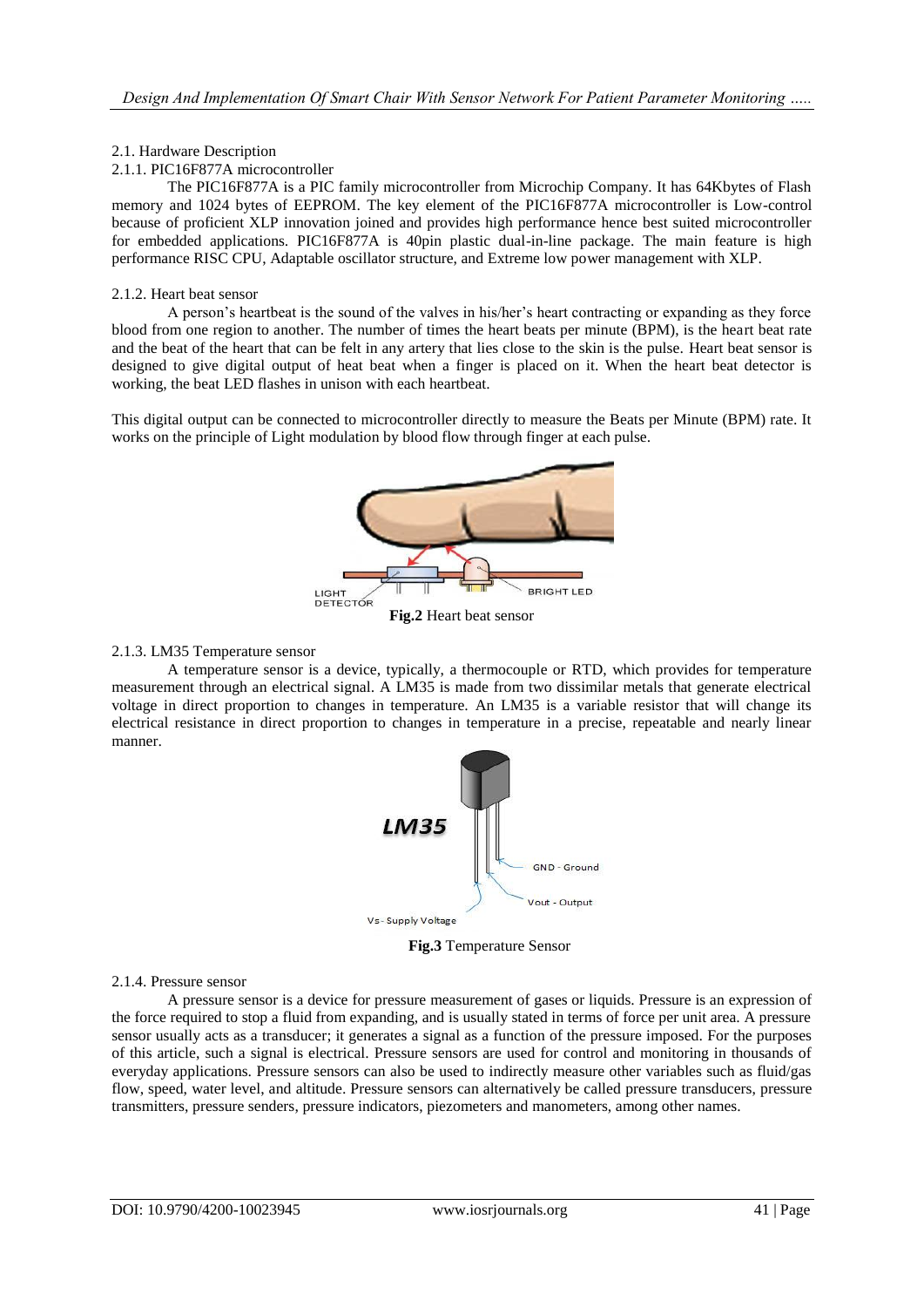*Design And Implementation Of Smart Chair With Sensor Network For Patient Parameter Monitoring …..*



**Fig.4** Digital Pressure calculator

2.1.5. Near IR glucose sensor

A pressure sensor is a device for [pressure measurement](https://en.wikipedia.org/wiki/Pressure_measurement) of [gases](https://en.wikipedia.org/wiki/Gas) or [liquids.](https://en.wikipedia.org/wiki/Liquids) Pressure is an expression of the force required to stop a fluid from expanding, and is usually stated in terms of force per unit area. A pressure sensor usually acts as a [transducer;](https://en.wikipedia.org/wiki/Transducer) it generates a signal as a [function](https://en.wikipedia.org/wiki/Function_(mathematics)) of the pressure imposed. For the purposes of this article, such a signal is electrical. Pressure sensors are used for control and monitoring in thousands of everyday applications.

Pressure sensors can also be used to indirectly measure other variables such as fluid/gas flow, speed, [water level,](https://en.wikipedia.org/wiki/Water_level) and [altitude.](https://en.wikipedia.org/wiki/Altitude) Pressure sensors can alternatively be called pressure transducers, pressure transmitters, pressure senders, pressure indicators, piezometers and manometers, among other names.



**Fig.5** Glucose Sensor

## 2.1.6. IoT (Internet of Things)

The Internet of things (IoT) is the network of physical devices, vehicles, home appliances, and other items embedded with [electronics,](https://en.wikipedia.org/wiki/Electronics) [software,](https://en.wikipedia.org/wiki/Software) [sensors,](https://en.wikipedia.org/wiki/Sensor) [actuators,](https://en.wikipedia.org/wiki/Actuator) and [connectivity](https://en.wikipedia.org/wiki/Internet_access) which enables these things to connect, [collect](https://en.wikipedia.org/wiki/Data_collection) and exchange [data.](https://en.wikipedia.org/wiki/Data) IoT involves extending [Internet connectivity](https://en.wikipedia.org/wiki/Internet_access) beyond standard devices, such as desktops, laptops, smart phones and tablets, to any range of traditionally dumb or non-internet-enabled physical devices and everyday objects. Embedded with technology, these devices can communicate and interact over the [Internet,](https://en.wikipedia.org/wiki/Internet) and they can be remotely monitored and controlled. While the Internet of Things (IoT) will ultimately have an enormous impact on consumers, enterprises and society as a whole, it is still at an early stage in its development. As mobile operators and their partners pilot new services across multiple sectors, ranging from health to automotive, they have identified several distinctive features of the Internet of Things. Device and application behavior will place new and varying demands on mobile networks.

## 2.1.7. Zigbee

While Bluetooth<sup>®</sup> focuses on connectivity between large packet user devices, such as laptops, phones, and major peripherals; ZIG-BEE is designed to provide highly efficient connectivity between small packet devices. As a result of its simplified operations, which are one to two full orders of magnitude less complex than a comparable Bluetooth® device, pricing for ZIG-BEE devices is extremely competitive, with full nodes available for a fraction of the cost of a Bluetooth node. ZIG-BEE devices are actively limited to a through-rate of 250 Kbps, compared to Bluetooth® much larger pipeline of 1Mbps, operating on the 2.4 GHz ISM band, which is available throughout most of the world. ZIG-BEE has been developed to meet the growing demand for capable wireless networking between numerous low-power devices. In industry ZIG-BEE is being used for next generation automated manufacturing, with small transmitters in every device on the floor, allowing for communication between devices to a central computer.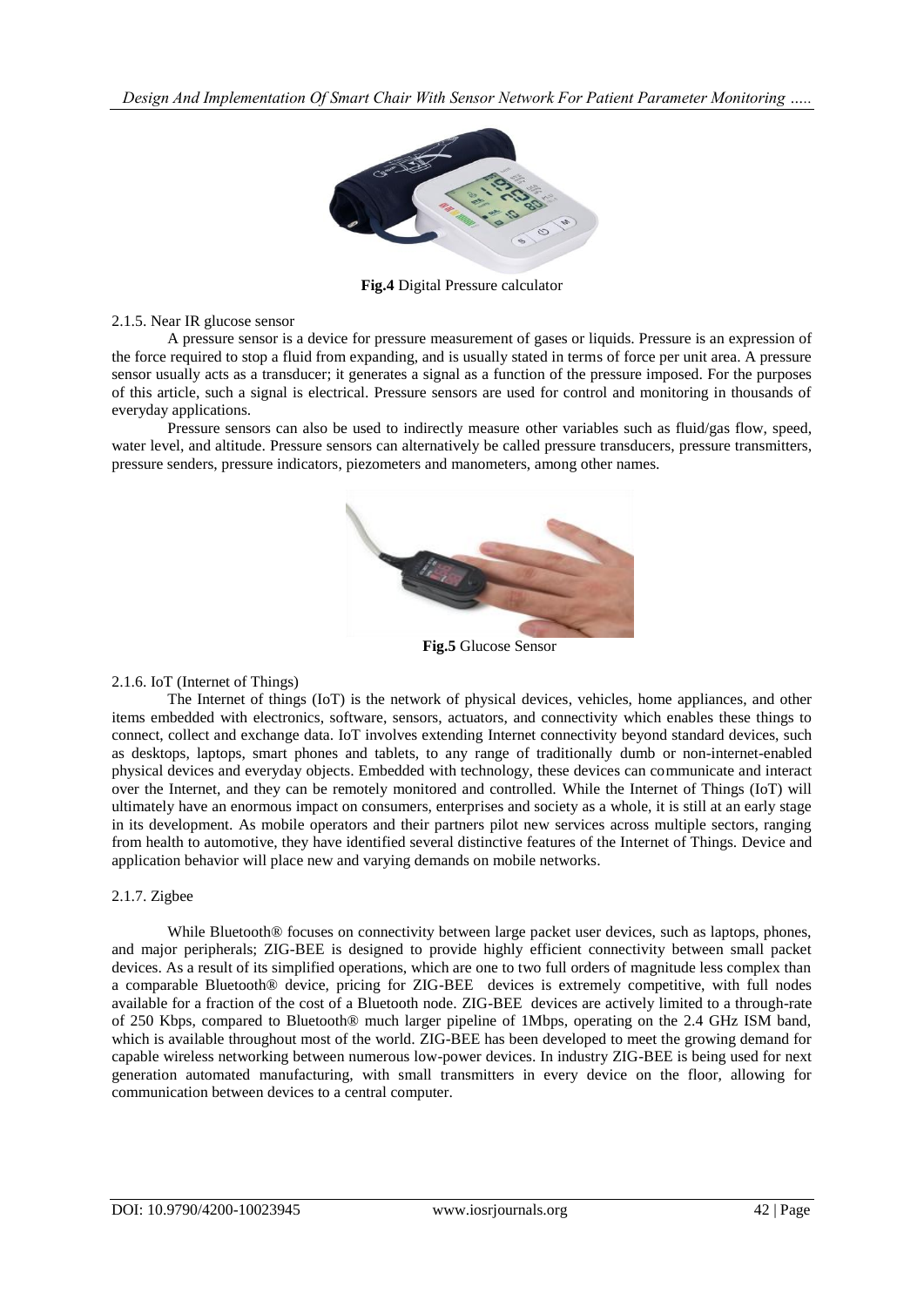

**Fig.6** Zigbee Module

## 2.2. Software Description

## 2.2.1. Cool Term

Cool term is useful no matter which operating system you"re using. However, it is especially useful in Mac OS where there aren"t as many terminal options as there are in Windows. Download and open a Cool term window. To change the settings, click the Options icon with the little gear and wrench. You'll be presented with this menu: Here, you can change the enter key emulation (carriage return/line feed), turn local echo off or on, and you can switch between line mode and raw mode.

Line mode doesn't send data until enter has been pressed. Raw mode sends characters directly to the screen. Once all your settings are correct, the Connect and Disconnect buttons will open and close the connection. The settings and status of your connection will be displayed in the bottom left corner. If you need to clear the data in the terminal screen, click the Clear Data icon with the large red X on it. If you"re getting annoyed with not being able to use the backspace, turn on 'Handle Backspace Character' under the Terminal tab under Options.

## **III. Experimental Result And Analysis Of The System**

All the components are interfaced with microcontroller. Power supply is connected to microcontroller. All the components are operated by programming the microcontroller. Wireless technology transfers the data to the PC. The buzzer will indicate the completion of the process by giving sound. It's very easy to interface with microcontroller having UART at 5V level. Configure your microcontroller to communicate at baud rate set as per switch in RF modem and you are ready to receive or transmit. A 230V Ac supply is given to step down transformer. That step down transformer will step down the 220V to 12V.12V is given to bridge rectifier. Rectifier is used to convert AC to DC supply. Capacitor is used to reduce harmonics present in the dc supply. Voltage regulator is used to regulate 12V into 5V. The regulated voltage is given to crystal oscillator pin. Oscillator will generate clock frequency to microcontroller .Supply is given to the  $40<sup>th</sup>$  pin of pic microcontroller. Ground is given to the 20<sup>th</sup> pin of pic microcontroller. Heartbeat sensor is interfaced with microcontroller at the pin 3 and 4. Pressure sensor is connected to  $5<sup>th</sup>$  pin. Temperature sensor is connected to  $7<sup>th</sup>$ pin. Zigbee is connected to  $22<sup>nd</sup>$  pin. Receiver is connected with pc to get the data from zigbee.



**Fig.3** kit diagram

This whole setup is mounted on a wooden chair. When the patient will sit in the chair, the operator or patient should press the reset button. The reset button is used to reset all the devices which comes to rest position (clear the previous data).The patient should place their any of the finger into the heartbeat sensor for 30 seconds. He/she should place their wrist on the temperature sensor properly. The whole program is dumped into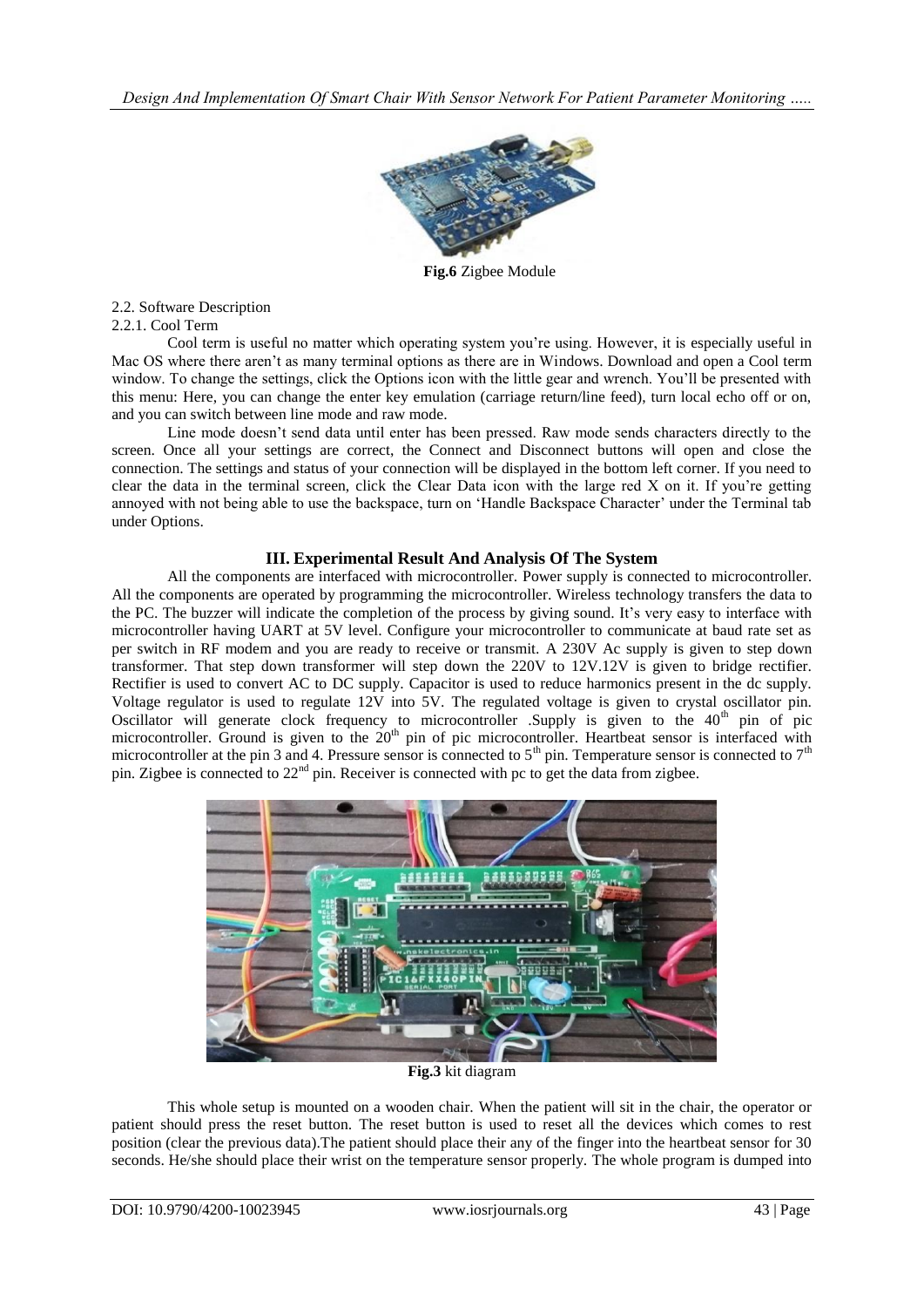the chip and that chip is fixed on pic microcontroller board. Finally it shows the output in the screen by using the software called cool term.

**Fig.4** Desktop output screen

| <b>PARAMETER</b>   | <b>ACTUAL DATA</b>   | <b>DATA MEASURED BY</b><br><b>SMART CHAIR</b> | <b>ERROR IN %</b> |
|--------------------|----------------------|-----------------------------------------------|-------------------|
| <b>HEART BEAT</b>  | <b>72 PER MINUTE</b> | <b>72 PER MINUTE</b>                          | 0%                |
| <b>TEMPERATURE</b> | 36.4 degree Celsius  | 37 degree Celsius                             | 1%                |
| <b>PRESSURE</b>    | $Systole=120-140$    | Low –below $120 \& 70$                        |                   |
|                    | Diastole= $70-90$    | High-above140&90                              | 0%                |
| GLUCOSE            | 70                   | 62                                            | 1.8%              |

### **IV. Conclusion**

This project is mainly designed to make a hygiene atmosphere and to reduce the manpower. We are living in a very competitive world. So no one is ready to waste their time. So, nobody take care of their health. All are running towards achievements. But this project consumes less time and giving better measurements. The accuracy in measurement will give better medical report to you about your health. So, we can make healthy environment. This project is used to measure pulse, glucose level, and temperature of the body. This new technology has potential to offer a wide range of benefits to patients, medical personnel, and society through monitoring in the early detection of abnormal conditions, supervised rehabilitation, and potential knowledge discovery through data mining of all gathered information. The physiological data are stored and published to them through online. Hence, the healthcare professional can monitor their patients from a remote location at any time. It is easy to use, fast, accurate, high efficiency, and safe (without any danger of electric shocks). In contrast to other conventional medical equipment the system has the ability to save data for future reference.

#### **References**

- [1]. Cardei .M and J. Wu, "Energy-efficient coverage problems in wireless ad-hoc sensor networks," Computer Communications, vol. 29, no. 4, pp. 413–420, 2006.
- [2]. Chen .Y and Q. Zhao, "On the lifetime of wireless sensor networks," IEEE Commun. Lett., vol. 9, no. 11, pp. 976–978, 2005.
- [3]. Chou,R.Rana C.T andW.Hu,"Energy efficient information collection in wireless sensor networks using adaptive compressive sensing," in IEEE 34th Conf.on Local Computer Networks, LCN 2009., Oct 2009, pp. 443–450.
- [4]. Huang .C and Y. Tseng, "The Coverage Problem in a Wireless Sensor Network," Mobile Networks and Applications, vol. 10, no. 4, pp. 519– 528, 2005.
- [5]. Jararweh .Y , L. Tawalbeh, F. Ababneh, and F. Dosari, "Resource efficient mobile computing using cloudlet infrastructure," in IEEE Ninth International Conference on Mobile Ad-hoc and Sensor Networks (MSN), Dec 2013, pp. 373–377.
- [6]. Kwon .M , Z. Dou, W. Heinemann, T. Soyata, H. Ba, and J. Shi, "Use of network latency profiling and redundancy for cloud server selection," in Proceedings of the 7th IEEE International Conference on Cloud Computing (IEEE CLOUD 2014), Alaska, USA, Jun 2014, pp. 826– 832.
- [7]. Lee J.Y , Y.W. Su, and C.-C. Shen, "A comparative study of wireless protocols: Bluetooth, uwb, zigbee, and wi-fi," in 33rd Annual Conf. of the IEEE Indust. Elect. Society, IECON 2007., Nov 2007, pp. 46–51.
- [8]. Li .Yand W. Wang, "The unheralded power of cloudlet computing in the vicinity of mobile devices," in IEEE Globecom Workshops (GC Wkshps), Dec 2013, pp. 4994–4999.
- [9]. Madhani .S, M. Tauil, and T. Zhang, "Collaborative sensing using uncontrolled mobile devices," in Int. Conf. on Collaborative Computing: Networking, Applications and Worksharing, 2005, pp. 8 pp.–.
- [10]. Quwaider . M and Jararweh .Y, "Cloudlet-based for big data collection in body area networks," in 8th International Conference for Internet Technology and Secured Transactions (ICITST), Dec 2013, pp. 137–141.